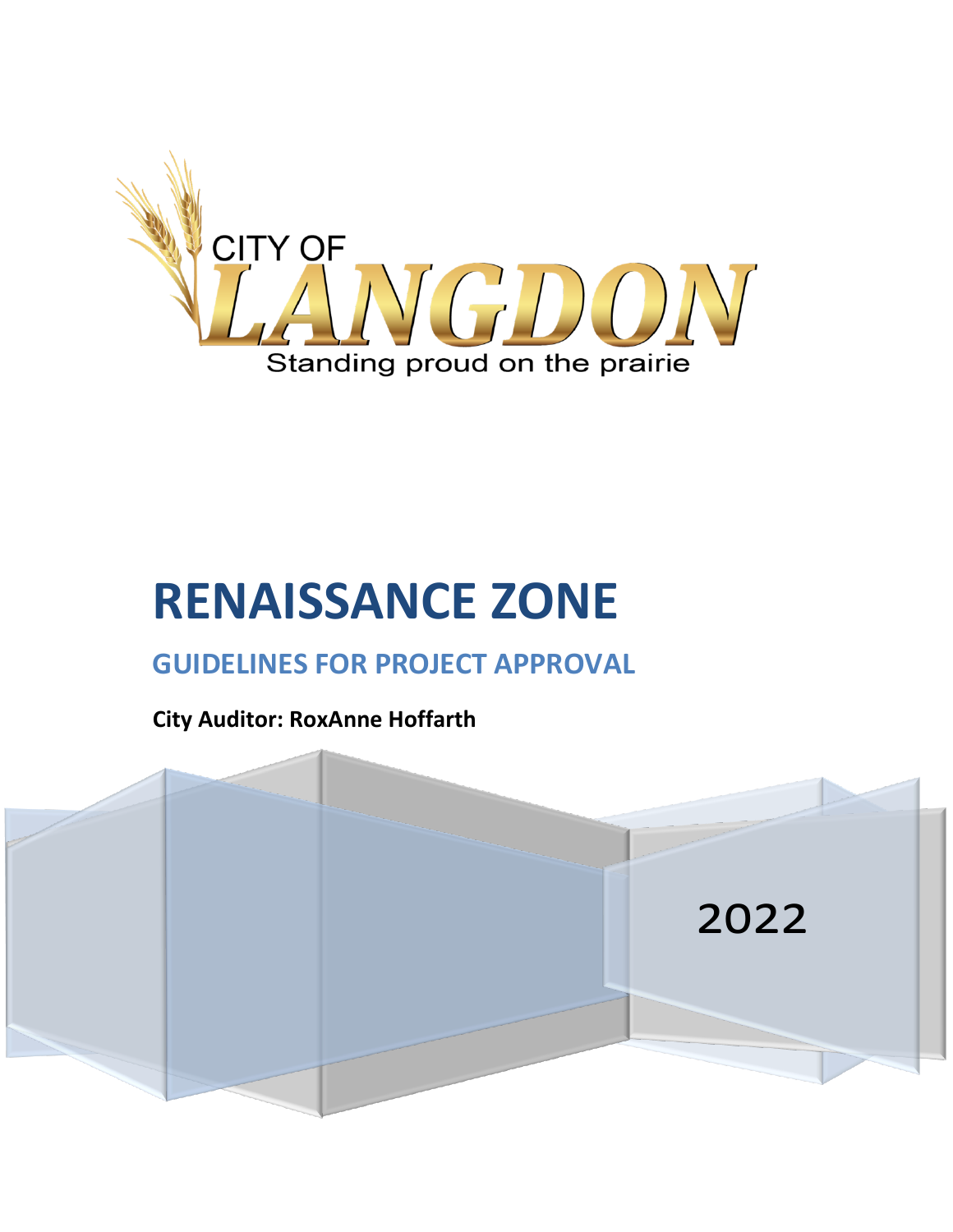ATTACHMENT "F"

## RESAISSANCE ZONE GUIDELINES FOR PROJECT APPROVAL

\_\_\_\_\_\_\_\_\_\_\_\_\_\_\_\_\_\_\_\_\_\_\_\_\_\_\_\_\_\_\_\_\_\_\_\_\_\_\_\_\_\_\_\_\_\_\_\_\_\_\_\_\_\_\_\_\_\_\_\_\_\_\_\_\_\_\_\_\_\_\_\_\_\_\_\_\_\_\_\_\_\_\_\_\_\_

\_\_\_\_\_\_\_\_\_\_\_\_\_\_\_\_\_\_\_\_\_\_\_\_\_\_\_\_\_\_\_\_\_\_\_\_\_\_\_\_\_\_\_\_\_\_\_\_\_\_\_\_\_\_\_\_\_\_\_\_\_\_\_\_\_\_\_\_\_\_\_\_\_\_\_\_\_\_\_\_\_\_\_\_\_\_

The City of Langdon wants to encourage investment within the Renaissance Zone to improve deterioration properties and to curtail the vacation of building and potential decline in tax base. Properties should be renovated or built to meet the needs of the community and should conform to the City's comprehensive land use plan. These plan documents are available upon request.

In order to qualify for consideration as a Renaissance Zone project, a proposal must meet the following criteria. A transfer of the property ownership does not automatically qualify a property as an approved zone project. The intent of these criteria is to encourage and reward significate levels of investment in zone properties. However, each project is based on its own merits and the City of Langdon may waive any of these requirements if they deem a business should receive benefits for the good of the community and the State's minimum criteria have been met.

#### **CURRENT RESIDENTIAL PROPERTY**

- $\checkmark$  Property may not have been part of a previous zone project.
- $\checkmark$  Property must be zoned as residential.
- $\checkmark$  Property must be a conforming use.
- $\checkmark$  Project must bring property into compliance with all current building codes.
- $\checkmark$  Property owner must make all necessary improvements to eliminate any and all deteriorated conditions that are visible on the exterior of the building.
- $\checkmark$  Property owner must make capital improvements equal to the greatest of the following:
	- 20% of the true and full value of the property prior to improvements.
	- \$10,000.00 of capital investment.
- $\checkmark$  Proposed capital improvements must substantially improve the life expectancy of the property. Capital improvements include, but are not limited to, replacement or updating of roof, foundation, structure, siding, windows, doors, and electrical, plumbing, heating and cooling systems. Capital improvements do not include new floor covering, window treatments, wall coverings, or furnishings. Cabinetry may be included if bases for improving life expectancy can be determined.
- $\checkmark$  Additions or garages may only be included if it is determined that all other necessary improvements have been made to the existing principal structure.
- $\checkmark$  A zone project is defined as the rehabilitation or historical preservation or renovation of a building or a space in a building.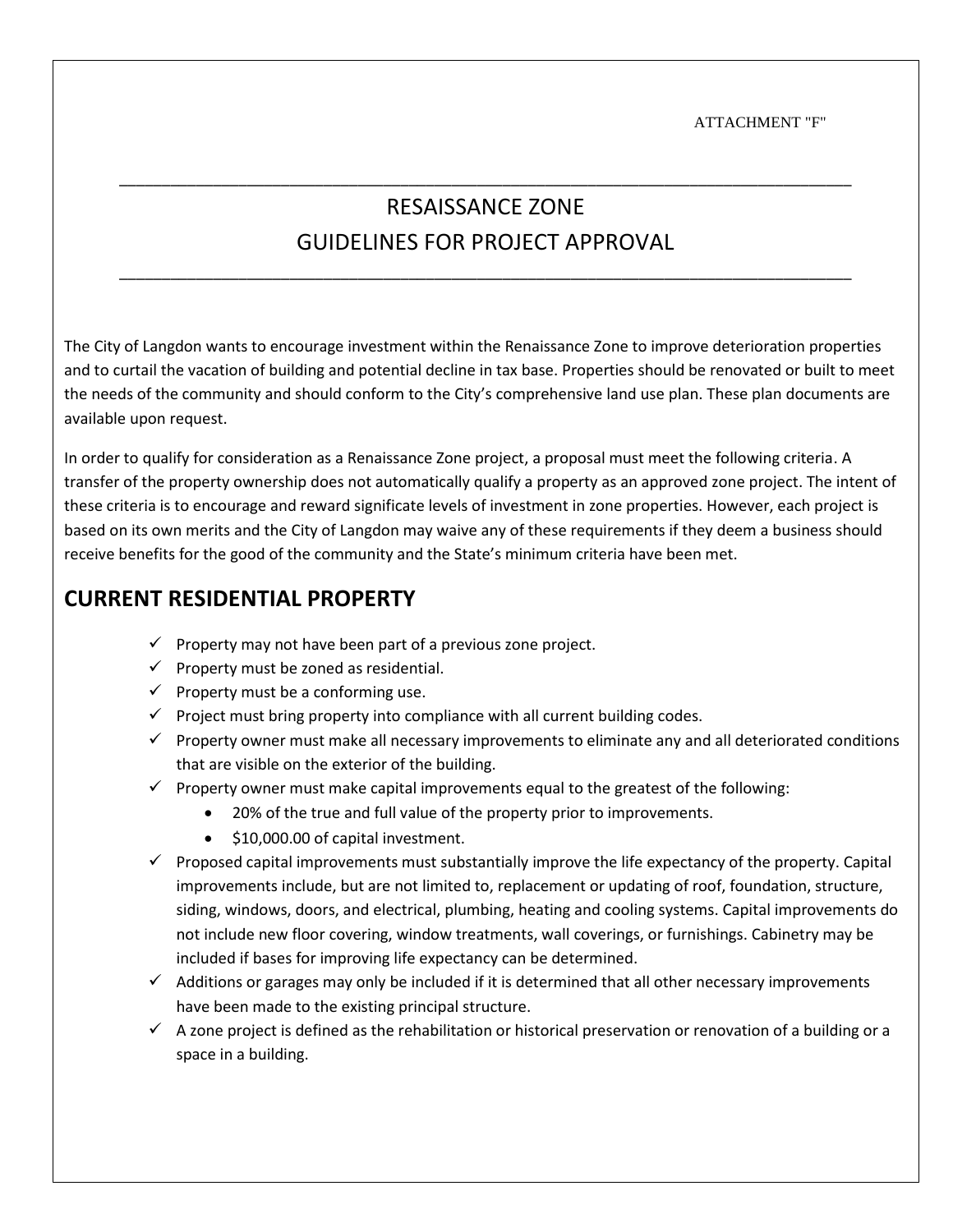#### **PERCENTAGE OF EXEMPTION**

- $\checkmark$  Property that is targeted for demolition in the Renaissance Zone plan shall be eligible for 100% exemption from property taxes is the existing property is demolished and replaces by a new structure. (Property taxes on land are not exempt.) New construction that requires building demolition in order to construct the zone project must demolish existing structures set for removal prior to application for project consideration in zone.
- $\checkmark$  Non-conforming properties that make structural changes to provide for a change in use to bring the property into compliance with city plans and ordinances shall be eligible for 100% property tax exemption.
- ✓ Property meeting the criteria of the Renaissance Zone shall be eligible for 100% property tax exemption on the existing building and improvements.
- $\checkmark$  Income tax exemptions are awarded at 100% for income generated in the Renaissance Zone for business operating in an approved project.
- ✓ Tenants leasing space in an approved renaissance zone project are eligible for 100% income tax exemption for the business operation in the approved project.